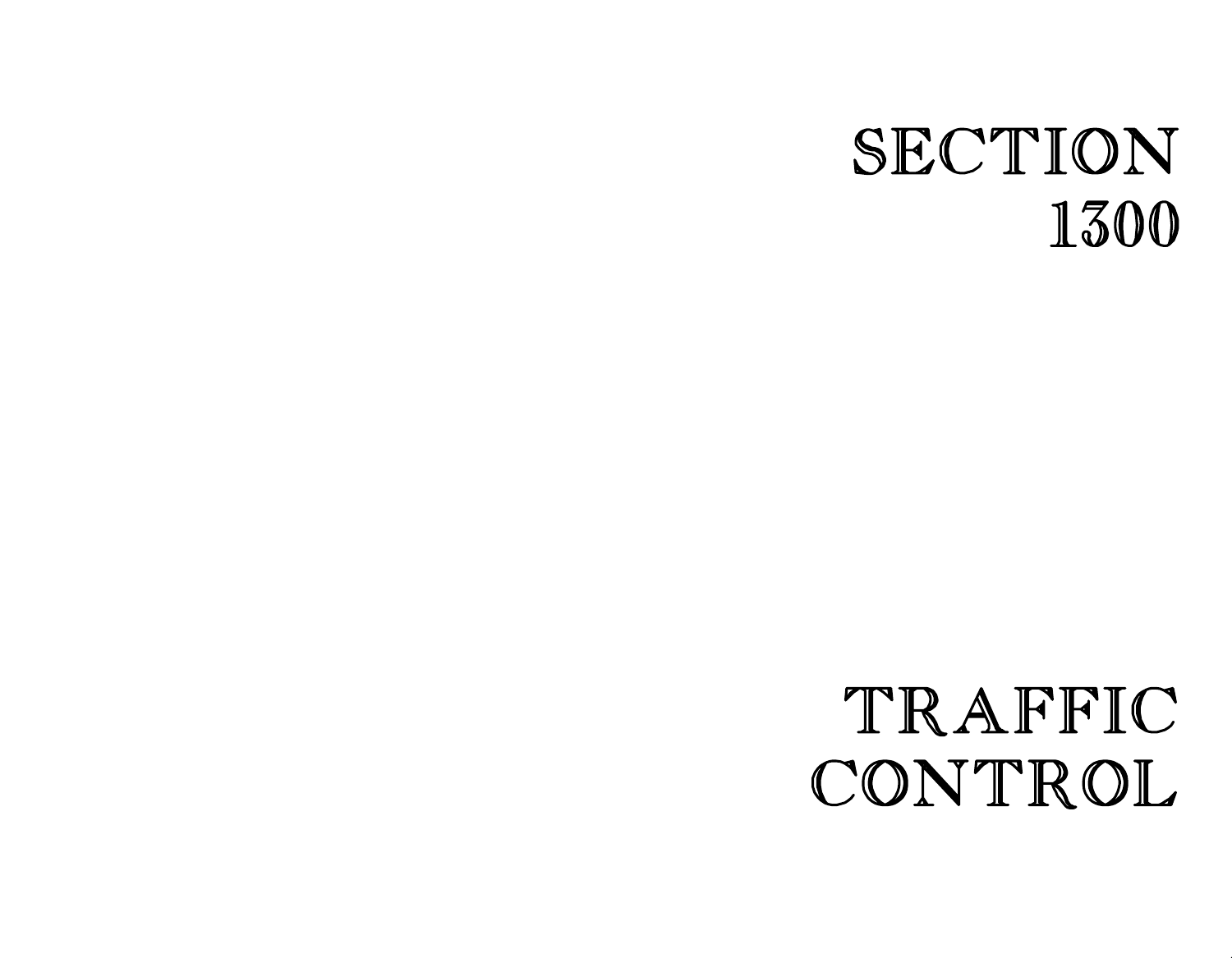| <b>Standard</b> | Page    | <b>Title</b>                                                                  | <b>Current</b><br>Revision | <b>Previous Revisions</b> | Original<br><b>Standard</b> | Insertable<br><b>Sheet</b> |       |
|-----------------|---------|-------------------------------------------------------------------------------|----------------------------|---------------------------|-----------------------------|----------------------------|-------|
| $CF-1$          | 1301.01 | <b>Controller Cabinet Foundation and Conduit</b><br><b>Placement Details</b>  |                            |                           |                             | 2/01                       |       |
| $CF-2$          | 1301.02 | Control Center Cabinet Foundation and Conduit<br><b>Placement Details</b>     |                            |                           |                             | 2/01                       |       |
| $CF-3$          | 1301.03 | <b>Controller Cabinet Foundation and Conduit</b><br><b>Placement Details</b>  |                            |                           |                             | 2/01                       |       |
| CTE-1           | 1301.04 | Above Ground Cable Terminal Enclosure and<br><b>Conduit Placement Details</b> |                            |                           |                             | 2/01                       |       |
| CTE-2,3         | 1301.05 | Above Ground and Aerial Cable Terminal Enclosure<br><b>Details</b>            |                            |                           |                             | 2/01                       |       |
| LP-1, LP-2      | 1301.06 | Lighting Pole Details Conventional and Offset                                 |                            |                           |                             | 2/01                       |       |
| $LP-3$          |         | 1301.07 Lighting Pole Details and High Mast                                   |                            |                           |                             | 2/01                       |       |
| $MP-1$          | 1301.08 | Signal Pole Details (Mast Arm and Combination<br>Luminaire Mast Arm Pole)     |                            |                           |                             | 2/01                       |       |
| $MP-2$          | 1301.09 | Signal Pole Details (Strain and Combination<br>Luminaire Strain Pole)         |                            |                           |                             | 2/01                       |       |
| $LF-1$          | 1301.10 | Lighting Pole Foundation Installation Details                                 | 9/06                       |                           |                             | 2/01                       | A-128 |
| $PF-1$          | 1301.11 | Signal Pole Foundation Installation Details                                   | 7/05                       |                           |                             | 2/01                       | A-167 |
| PF-2,3          |         | 1301.12 Pedestal Pole Foundation Details                                      |                            |                           |                             | 2/01                       |       |
| $SW-1$          | 1301.13 | Signal Head Mounting Details Span Wire                                        |                            |                           |                             | 2/01                       |       |
| <b>SW-2</b>     | 1301.14 | Signal Head Mounting Details Span Wire                                        |                            |                           |                             | 2/01                       |       |
| $SM-3$          |         | 1301.15 Signal Head Mounting Details - Mast Arm                               |                            |                           |                             | 2/01                       |       |
| SMB-1,2, or 3   | 1301.16 | Signal Head Mounting Detials - Pole and Top<br><b>Bracket</b>                 |                            |                           |                             | 2/01                       |       |
| $TA-1$          | 1301.17 | <b>Tether Wire Details</b>                                                    |                            |                           |                             | 2/01                       |       |
| SMD-1,2         |         | 1301.18 Sign Mounting Details                                                 |                            |                           |                             | 2/01                       |       |
| $FB-1$          |         | 1301.19   Flashing Beacon Installation Details                                |                            |                           |                             | 2/01                       |       |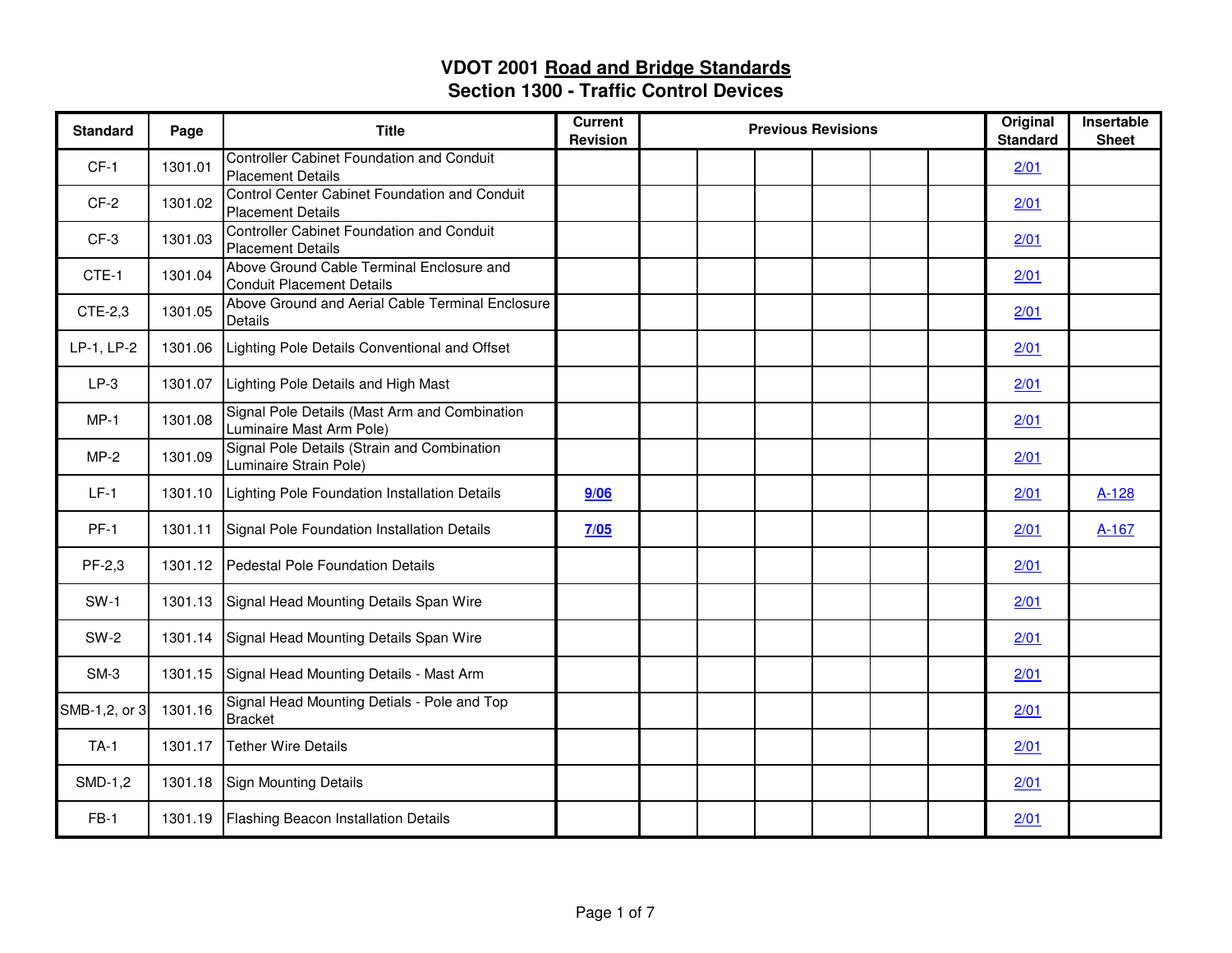| <b>Standard</b> | Page    | <b>Title</b>                                                  | <b>Current</b><br>Revision | <b>Previous Revisions</b> |  |  |  |  |  | Original<br><b>Standard</b> | Insertable<br><b>Sheet</b> |
|-----------------|---------|---------------------------------------------------------------|----------------------------|---------------------------|--|--|--|--|--|-----------------------------|----------------------------|
| $FB-2$          | 1301.20 | Flashing Beacon Installation Details                          |                            |                           |  |  |  |  |  | 2/01                        |                            |
| FB-3            | 1301.21 | Flashing Beacon Installation Details                          |                            |                           |  |  |  |  |  | 2/01                        |                            |
| $WD-1$          | 1301.22 | Steel Pole Wiring and Rigging Details                         |                            |                           |  |  |  |  |  | 2/01                        |                            |
| $WD-2$          |         | 1301.23 Wood Pole Wiring and Rigging Details                  |                            |                           |  |  |  |  |  | 2/01                        |                            |
| $WD-3$          | 1301.24 | Bridal Span Wiring and Rigging Detials                        |                            |                           |  |  |  |  |  | 2/01                        |                            |
| $WD-4$          | 1301.25 | Pedestrian Pole Wiring Details                                | 9/06                       |                           |  |  |  |  |  | 2/01                        | A-184                      |
| $WD-5$          | 1301.26 | Interconnect (Impulse) Cable Installation Details             |                            |                           |  |  |  |  |  | 2/01                        |                            |
| PA-1,2,3        | 1301.27 | Pedestrian Actuation Details                                  |                            |                           |  |  |  |  |  | 2/01                        |                            |
| SP-1,2,3,4      | 1301.28 | Pedestrian Signal Indication Details                          | <b>VOID 7/05</b>           |                           |  |  |  |  |  | 2/01                        |                            |
| SP-5,6,7,8,9    | 1301.28 | Pedestrian Signal Indication Details                          |                            |                           |  |  |  |  |  | 7/05                        | A-169                      |
| ITS-1           | 1301.29 | Illuinated Traffic Control Sign                               |                            |                           |  |  |  |  |  | 2/01                        |                            |
| $SE-1$          | 1301.30 | Electrical Service Details Signal Installations               | 2/06                       |                           |  |  |  |  |  | 2/01                        | $A-172$                    |
|                 | 1301.31 | Electrical Service Details Signal Installations               | 2/06                       |                           |  |  |  |  |  | 2/01                        | $A-172$                    |
| $SE-2$          | 1301.32 | Electrical Service Details Signal Installations               | 2/06                       |                           |  |  |  |  |  | 2/01                        | $A-173$                    |
| SE-3            | 1301.33 | Electrical Service Details Signal Installations               | 2/06                       |                           |  |  |  |  |  | 2/01                        | $A-174$                    |
|                 | 1301.34 | Electrical Service Details Signal Installations               | 2/06                       |                           |  |  |  |  |  | 2/01                        | $A-174$                    |
| $SE-4$          | 1301.35 | Electrical Service Details Signal Installations               | 2/06                       |                           |  |  |  |  |  | 2/01                        | A-173                      |
| $SE-5$          | 1301.36 | Electrical Service Details Signal Installations               | 2/06                       |                           |  |  |  |  |  | 2/01                        | $A-175$                    |
| SE-6            | 1301.37 | Electrical Service Details Sign and Lighting<br>Installations | 2/06                       |                           |  |  |  |  |  | 2/01                        | $A-175$                    |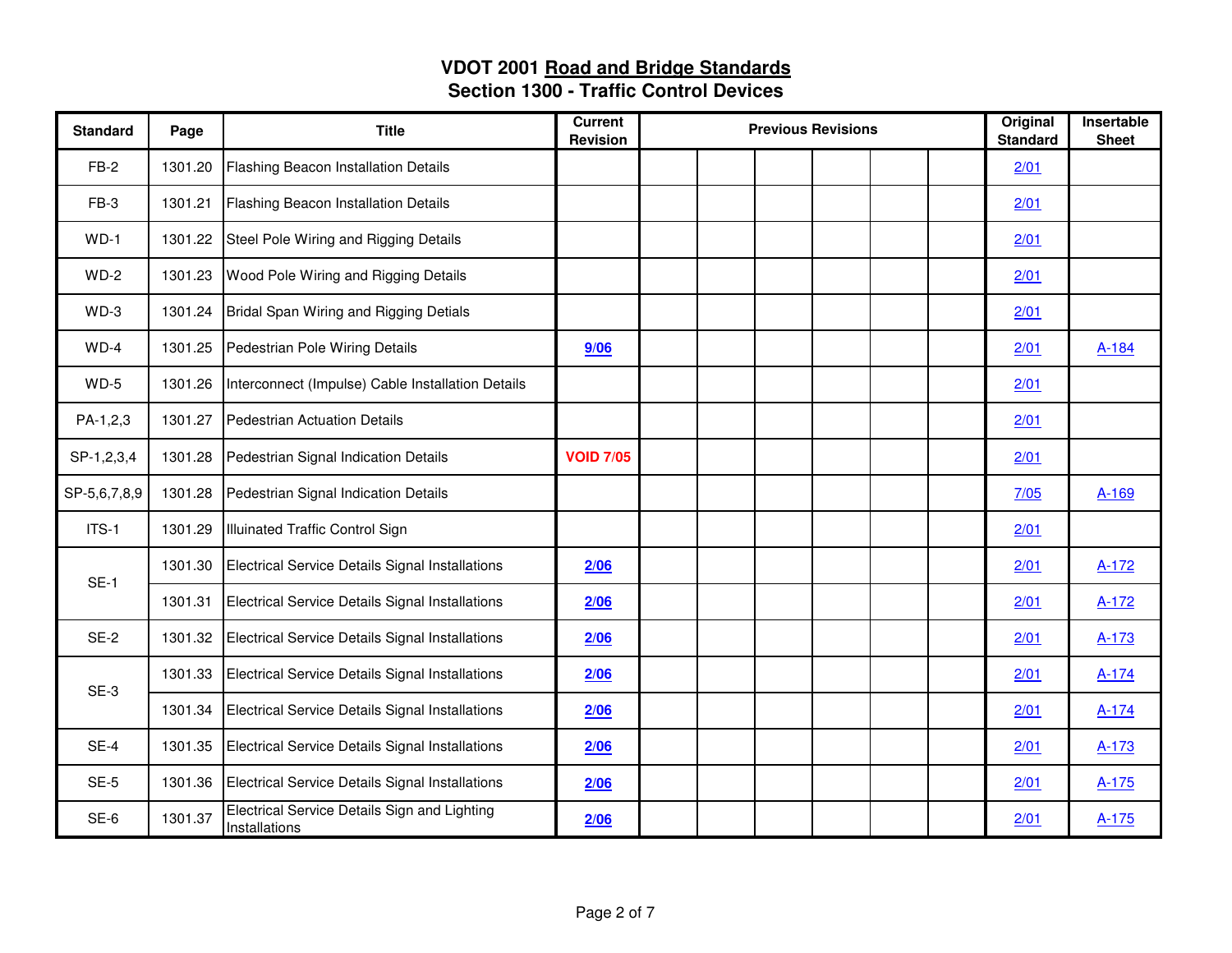| <b>Standard</b>               | Page    | <b>Title</b>                                                                         | <b>Current</b><br><b>Revision</b> | <b>Previous Revisions</b> |  |  |  |  |  | Original<br><b>Standard</b> | Insertable<br><b>Sheet</b> |
|-------------------------------|---------|--------------------------------------------------------------------------------------|-----------------------------------|---------------------------|--|--|--|--|--|-----------------------------|----------------------------|
| <b>SE-7</b>                   | 1301.38 | Electrical Service Details Sign and Lighting<br>Installations                        | 2/06                              |                           |  |  |  |  |  | 2/01                        | $A-176$                    |
| SE-8                          | 1301.39 | Electrical Service Details Sign and Lighting<br>Installations                        | 2/06                              |                           |  |  |  |  |  | 2/01                        | $A-176$                    |
| SE-9                          | 1301.40 | Electrical Service Details Sign and Lighting<br>Installations                        | 2/06                              |                           |  |  |  |  |  | 2/01                        | $A-177$                    |
|                               | 1301.41 | <b>Control Center Wiring Details</b>                                                 |                                   |                           |  |  |  |  |  | 2/01                        |                            |
| CCW-1                         | 1301.42 | Control Center Wiring Details                                                        |                                   |                           |  |  |  |  |  | 2/01                        |                            |
|                               | 1301.43 | <b>Control Center Wiring Details</b>                                                 |                                   |                           |  |  |  |  |  | 2/01                        |                            |
|                               | 1301.44 | <b>Control Center Wiring Details</b>                                                 |                                   |                           |  |  |  |  |  | 2/01                        |                            |
| <b>TD-1A,B,C</b>              | 1301.45 | Loop Detector Installation Details                                                   |                                   |                           |  |  |  |  |  | 2/01                        |                            |
|                               | 1301.46 | Loop Detector Installation Details                                                   |                                   |                           |  |  |  |  |  | 2/01                        |                            |
| $TD-2$                        | 1301.47 | Magnetic Detector Installation Details                                               |                                   |                           |  |  |  |  |  | 2/01                        |                            |
| JB-1A, 2A,<br>3A, 4A, and     |         | 1301.48 Junction Box                                                                 | 8/07                              | 9/06                      |  |  |  |  |  | 2/01                        | $A-127$                    |
| 5A                            |         | 1301.49 Jnction Box                                                                  |                                   |                           |  |  |  |  |  | 2/01                        |                            |
| JB-1B,2B,<br>3B,4B, and<br>5B | 1301.50 | Junction Box                                                                         | 8/07                              | 7/01                      |  |  |  |  |  | 2/01                        | $A-140$                    |
| JB-1C,2C,<br>3C,4C, and<br>5C |         | 1301.51 Junction Box                                                                 | 8/07                              | 7/01                      |  |  |  |  |  | 2/01                        | $A-141$                    |
| $JB-1D$                       |         | 1301.52 Junction Box                                                                 | 8/07                              |                           |  |  |  |  |  | 2/01                        | A-197                      |
| ECI-1, ECI-<br>$\overline{2}$ | 1301.53 | Installation of Electrical Conduit and Conductor<br>Cable (Underground Installation) |                                   |                           |  |  |  |  |  | 2/01                        |                            |
| $TS-1$                        | 1301.54 | Typical One-Way Bridge Temporary Signal<br>Installation                              |                                   |                           |  |  |  |  |  | 2/01                        |                            |
| WSP-1                         | 1301.55 | Typical Details for Standard Wood Post Structure<br><b>Types</b>                     |                                   |                           |  |  |  |  |  | 2/01                        |                            |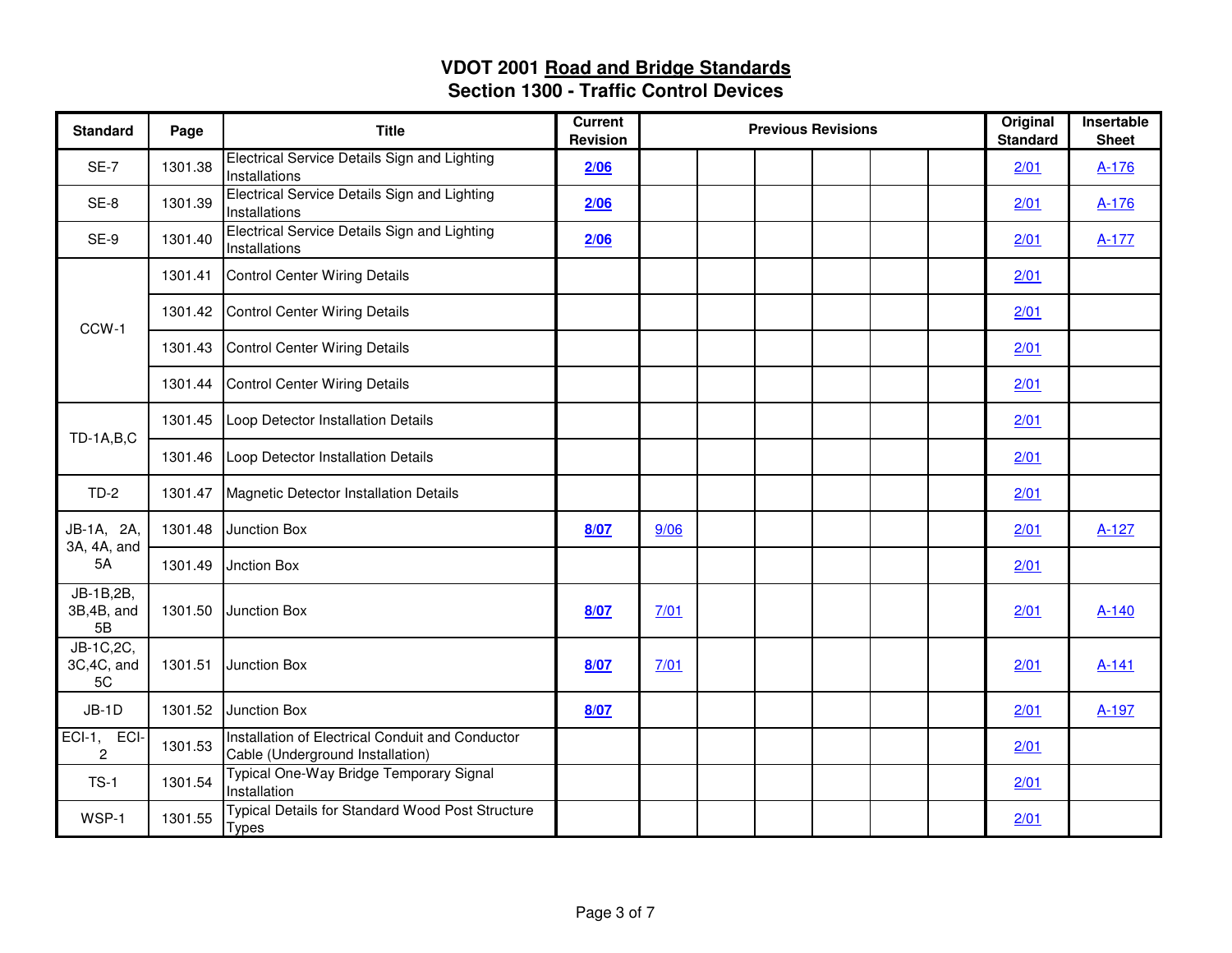| <b>Standard</b> | Page    | <b>Title</b>                                                     | <b>Current</b><br><b>Revision</b> | <b>Previous Revisions</b> |        |        |  |  |  | Original<br><b>Standard</b> | Insertable<br><b>Sheet</b> |
|-----------------|---------|------------------------------------------------------------------|-----------------------------------|---------------------------|--------|--------|--|--|--|-----------------------------|----------------------------|
|                 | 1301.56 | Typical Details for Standard Wood Post Structure<br><b>Types</b> |                                   |                           |        |        |  |  |  | 2/01                        |                            |
| WSP-1           | 1301.57 | Typical Details for Standard Wood Post Structure<br><b>Types</b> |                                   |                           |        |        |  |  |  | 2/01                        |                            |
|                 | 1301.58 | Typical Details for Standard Wood Post Structure<br><b>Types</b> |                                   |                           |        |        |  |  |  | 2/01                        |                            |
|                 | 1301.59 | Typical Details for Type V A Sign Structures                     |                                   |                           |        |        |  |  |  | 2/01                        |                            |
|                 | 1301.60 | Typical Details for Type V A Sign Structures                     |                                   |                           |        |        |  |  |  | 2/01                        |                            |
|                 | 1301.61 | Typical Details for Type V A Sign Structures                     |                                   |                           |        |        |  |  |  | 2/01                        |                            |
| SSP-VA          | 1301.62 | Typical Details for Type V A Sign Structures                     |                                   |                           |        |        |  |  |  | 2/01                        |                            |
|                 |         | 1301.63 Typical Details for Type V A Sign Structures             | 7/05                              | 7/04                      |        |        |  |  |  | 2/01                        | A-156                      |
|                 | 1301.64 | Typical Details for Type V A Sign Structures                     |                                   |                           |        |        |  |  |  | 2/01                        |                            |
|                 | 1301.65 | Typical Details for Type V A Sign Structures                     |                                   |                           |        |        |  |  |  | 2/01                        |                            |
|                 |         | 1301.66 Alternate Details for Type V A Sign Structures           |                                   |                           |        |        |  |  |  | 2/01                        |                            |
|                 | 1301.67 | Typical Details for Type VI A Interstate Sign<br>Structures      | 7/05                              | 7/04                      |        |        |  |  |  | 2/01                        | $A - 156$                  |
|                 | 1301.68 | Typical Details for Type VI A Interstate Sign<br>Structures      |                                   |                           |        |        |  |  |  | 2/01                        |                            |
| SSP-VIA         | 1301.69 | Typical Details for Type VI A Interstate Sign<br>Structures      |                                   |                           |        |        |  |  |  | 2/01                        |                            |
|                 | 1301.70 | Typical VI A Foundation Details                                  |                                   |                           |        |        |  |  |  | 2/01                        |                            |
|                 | 1301.71 | Alternate Details for Type VI A Sign Structures                  |                                   |                           |        |        |  |  |  | 2/01                        |                            |
|                 | 1301.72 | Typical Details for Overhead Sign Structures                     | 2/06                              | 7/05                      | 7/04   | $1/04$ |  |  |  | 2/01                        | $A - 154$                  |
| OSS-1           | 1301.73 | Typical Details for Overhead Sign Structures                     | 7/05                              | 7/04                      | $1/04$ |        |  |  |  | 2/01                        | $A - 154$                  |
|                 |         | 1301.74   Typical Details for Overhead Sign Structures           | 8/07                              | 7/04                      | 1/04   |        |  |  |  | 2/01                        | $A - 155$                  |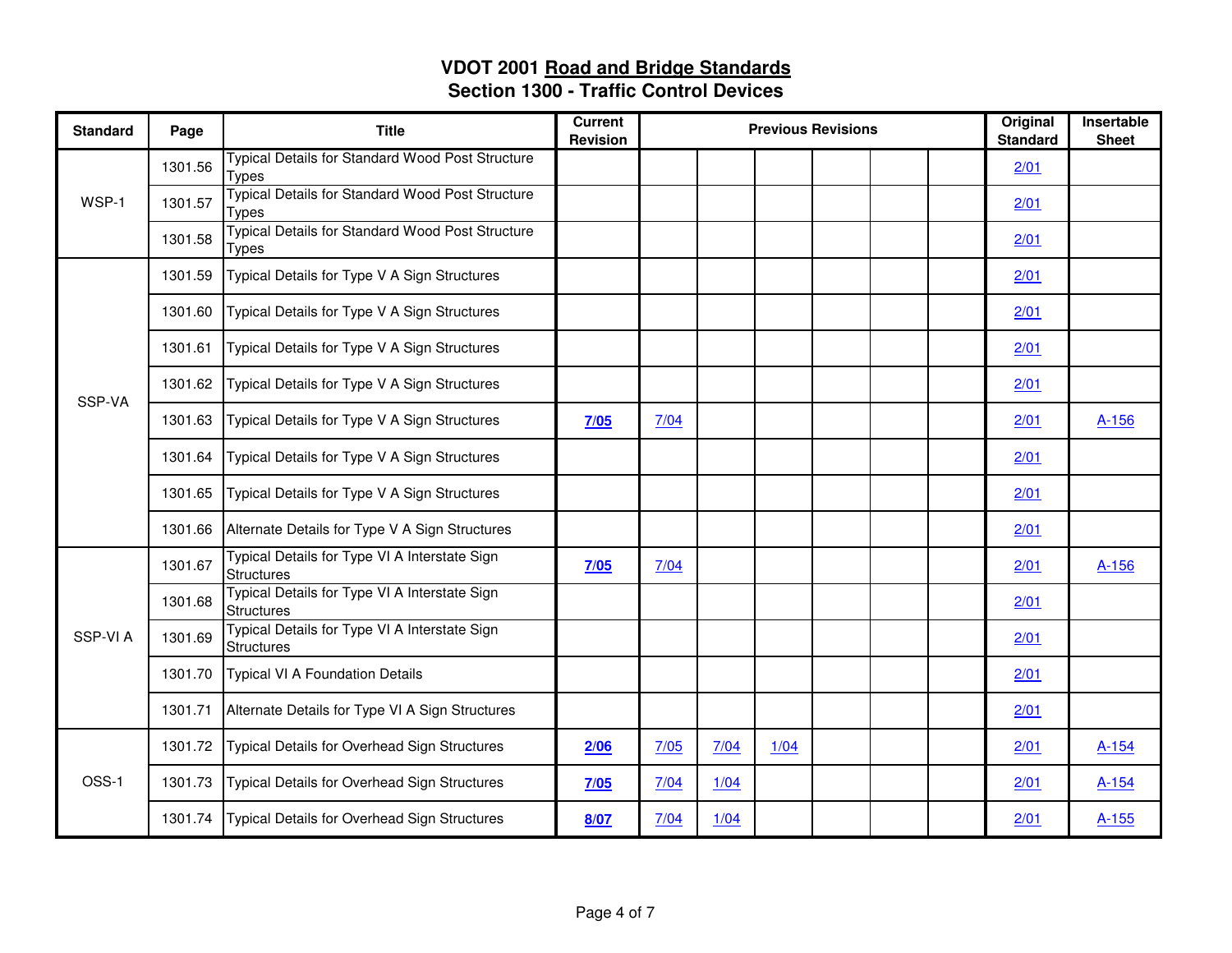| <b>Standard</b>   | Page    | <b>Title</b>                                                           | <b>Current</b><br><b>Revision</b> | <b>Previous Revisions</b> |      |  |  |  |  | Original<br><b>Standard</b> | Insertable<br><b>Sheet</b> |
|-------------------|---------|------------------------------------------------------------------------|-----------------------------------|---------------------------|------|--|--|--|--|-----------------------------|----------------------------|
| OSS-1             | 1301.75 | Typical Details for Overhead Sign Structures                           | 8/07                              | 7/04                      | 1/04 |  |  |  |  | 2/01                        | $A - 155$                  |
|                   | 1301.76 | Typical Details for Overhead Sign Structures                           | 7/05                              | 7/04                      |      |  |  |  |  | 2/01                        | $A-157$                    |
| BSS-1             | 1301.77 | Typical Bridge Parapet Electrical Details                              |                                   |                           |      |  |  |  |  | 2/01                        |                            |
|                   | 1301.78 | Typical Bridge Parapet Sign Mounting Detals                            | 2/06                              | 7/05                      |      |  |  |  |  | 2/01                        | A-167                      |
|                   | 1301.79 | Sign Panel Design                                                      | 2/06                              | 7/05                      | 7/04 |  |  |  |  | 2/01                        | $A-157$                    |
| SPD-1             | 1301.80 | Sign Panel Design                                                      |                                   |                           |      |  |  |  |  | 2/01                        |                            |
|                   | 1301.81 | Alternate Sign Panel Design                                            |                                   |                           |      |  |  |  |  | 2/01                        |                            |
|                   |         | 1301.82 Alternate Sign Panel Design                                    |                                   |                           |      |  |  |  |  | 2/01                        |                            |
| $MM-1$ ,<br>USP-1 | 1301.83 | Typical Details for Milepost Markers & U-Type Steel<br>Post Structures |                                   |                           |      |  |  |  |  | 2/01                        |                            |
| ED-1, ED-2        | 1301.84 | Typical Details for Standard and Special Road Edge<br>Delineators      | 9/06                              |                           |      |  |  |  |  | 2/01                        | A-185                      |
| $ED-3$            | 1301.85 | Typical Details for Interstate Road Edge Delineators                   |                                   |                           |      |  |  |  |  | 2/01                        |                            |
| <b>PM-1</b>       | 1301.86 | <b>Typical Pavement Marking Details</b>                                | 2/06                              | 7/05                      |      |  |  |  |  | 2/01                        | A-178                      |
| <b>PM-2</b>       | 1301.87 | Typical Pavement Marking Details                                       | 2/06                              |                           |      |  |  |  |  | 2/01                        | A-178                      |
| PM-3              | 1301.88 | Typical Pavement Marking for Unsignalized<br>Intersections             |                                   |                           |      |  |  |  |  | 2/01                        |                            |
| $PM-4$            | 1301.89 | <b>Typical Pavement Marking for Signalized</b><br>Intersections        |                                   |                           |      |  |  |  |  | 2/01                        |                            |
| <b>PM-5</b>       | 1301.90 | Typical Pavement Marking Left Turn Pavement<br><b>Marked Median</b>    |                                   |                           |      |  |  |  |  | 2/01                        |                            |
| PM-6              | 1301.91 | Typical Pavement Marking for Bicycle Lane                              | 7/05                              |                           |      |  |  |  |  | 2/01                        | A-168                      |
| <b>PM-7</b>       | 1301.92 | Typical Pavement Marking Railroad-Highway Grade<br>Crossing            |                                   |                           |      |  |  |  |  | 2/01                        |                            |
| PM-8              | 1301.93 | Typical Pavement Marker Location Details                               |                                   |                           |      |  |  |  |  | 2/01                        |                            |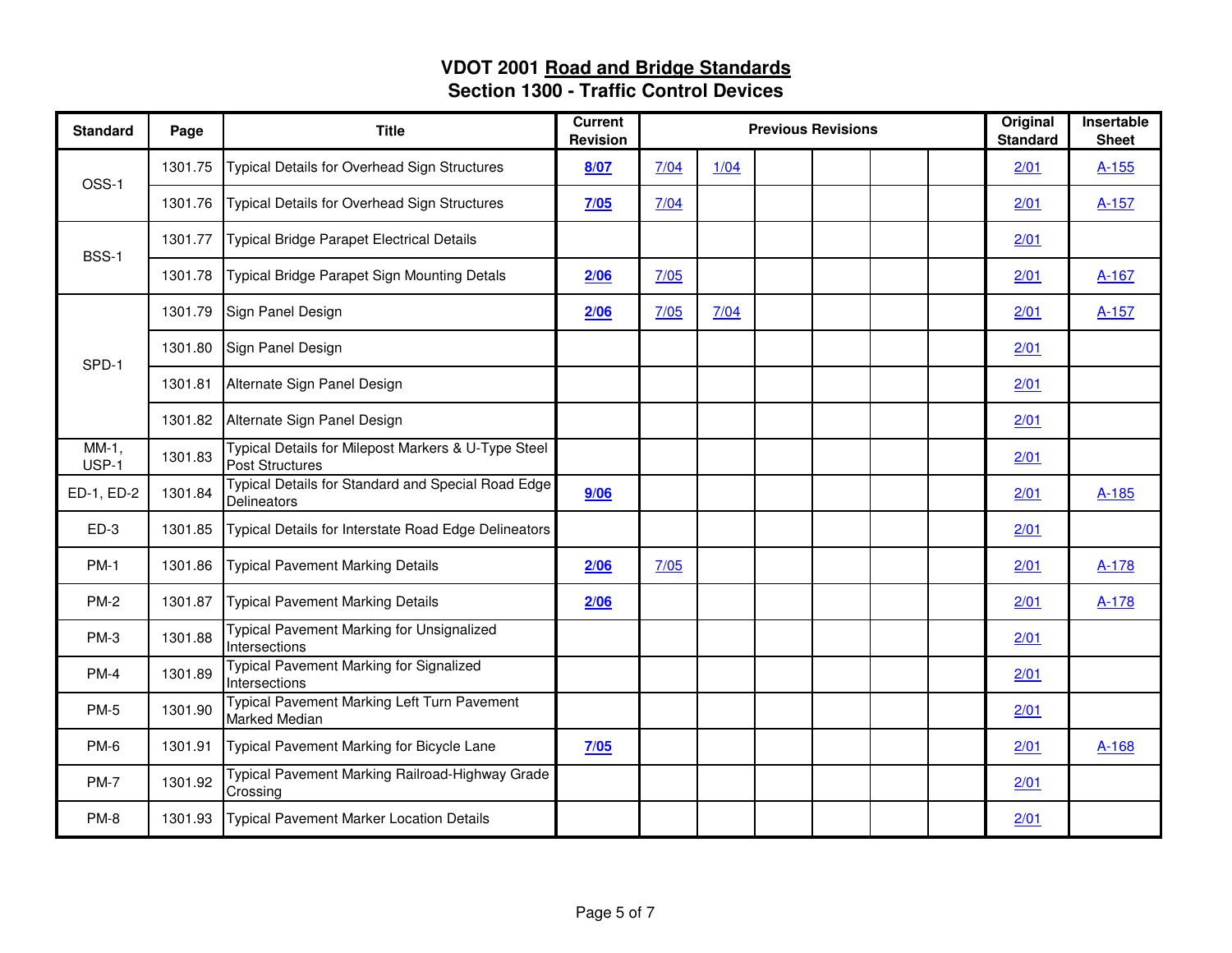| <b>Standard</b> | Page    | <b>Title</b>                                                                                                                                              | <b>Current</b><br><b>Revision</b> | <b>Previous Revisions</b> | Original<br><b>Standard</b> | Insertable<br><b>Sheet</b> |  |
|-----------------|---------|-----------------------------------------------------------------------------------------------------------------------------------------------------------|-----------------------------------|---------------------------|-----------------------------|----------------------------|--|
| PM-9            | 1301.94 | Typical Pavement Marker Location Details                                                                                                                  |                                   |                           |                             | 2/01                       |  |
| PCS-1           | 1301.95 | Procedures for Calculating Size of Wood Posts for<br>Permanent & Construction Signs                                                                       |                                   |                           |                             | 2/01                       |  |
| SPCS-1          | 1301.96 | Sample of Procedure for Calculating Size of Wood<br>Posts                                                                                                 |                                   |                           |                             | 2/01                       |  |
| CSI-1           | 1301.97 | Details for Calculating Size of Wood Posts for<br>Construction & Permanent Signs Installed at 7'0"<br>Minimum Mounting Heights on Ground Level            |                                   |                           |                             | 2/01                       |  |
|                 | 1301.98 | Details for Calculating Size of Wood Posts for<br>Construction & Permanent Signs Installed at 7'0"<br>Minimum Mounting Heights on 1 1/2: 1 Slope          |                                   |                           |                             | 2/01                       |  |
|                 | 1301.99 | Details for Calculating Size of Wood Posts for<br>Construction & Permanent Signs Installed at 7'0"<br>Minimum Mounting Heights on 1 1/2: 1 Slope          |                                   |                           |                             | 2/01                       |  |
|                 |         | Details for Calculating Size of Wood Posts for<br>1301.100 Construction & Permanent Signs Installed at 7'0"<br>Minimum Mounting Heights on 2: 1 Slope     |                                   |                           |                             | 2/01                       |  |
|                 |         | Details for Calculating Size of Wood Posts for<br>1301.101 Construction & Permanent Signs Installed at 7'0"<br>Minimum Mounting Heights on 2: 1 Slope     |                                   |                           |                             | 2/01                       |  |
|                 |         | Details for Calculating Size of Wood Posts for<br>1301.102 Construction & Permanent Signs Installed at 5'0"<br>Minimum Mounting Heights on Ground Level   |                                   |                           |                             | 2/01                       |  |
| PSI-1           |         | Details for Calculating Size of Wood Posts for<br>1301.103 Construction & Permanent Signs Installed at 5'0"<br>Minimum Mounting Heights on 1 1/2: 1 Slope |                                   |                           |                             | 2/01                       |  |
|                 |         | Details for Calculating Size of Wood Posts for<br>1301.104 Construction & Permanent Signs Installed at 5'0"<br>Minimum Mounting Heights on 1 1/2: 1 Slope |                                   |                           |                             | 2/01                       |  |